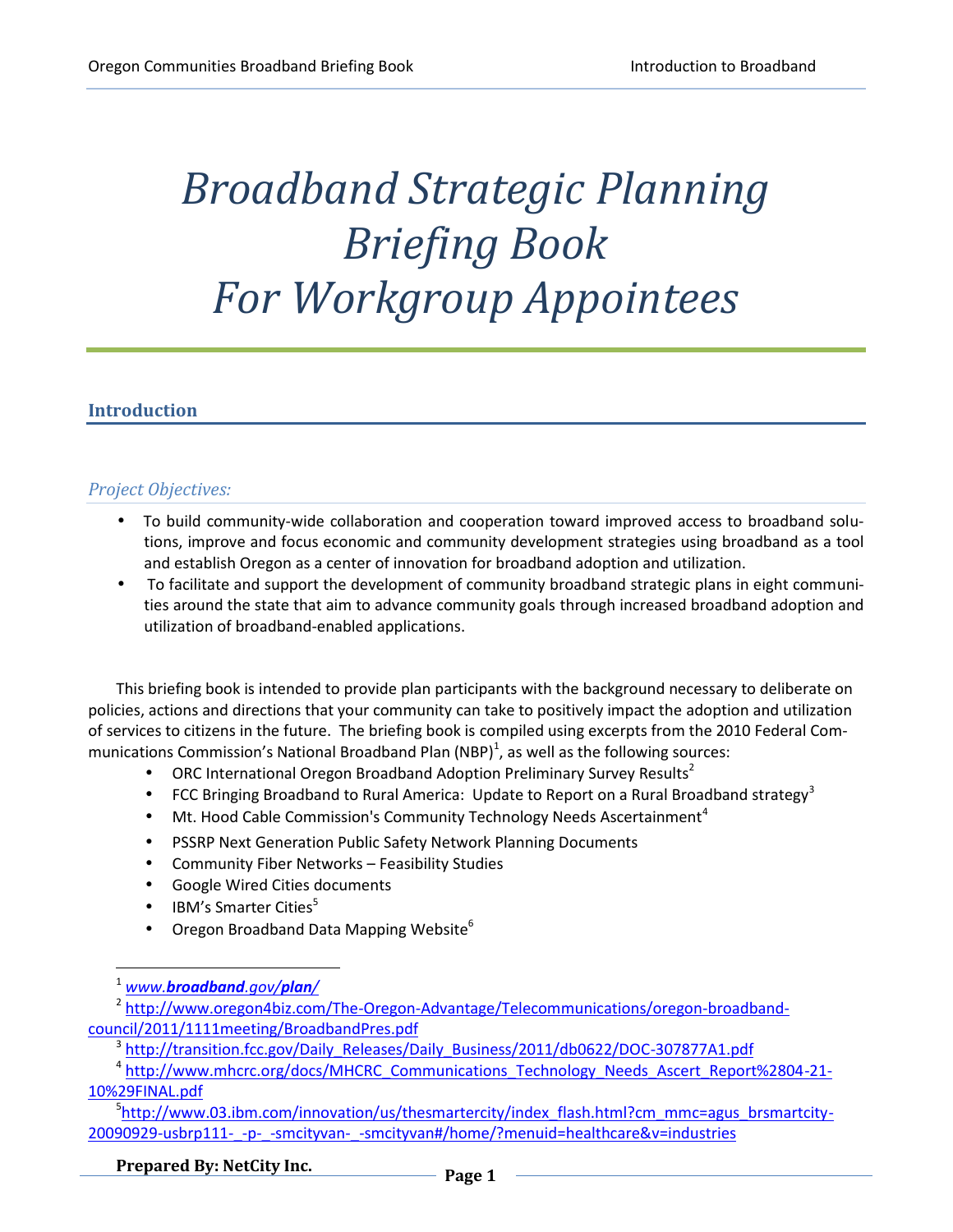- $\bullet$  FCC Broadband in Rural Areas<sup>7</sup>
- $\bullet$  Oregon Health Network (OHN) website<sup>8</sup>

The first sections of this briefing book excerpt relevant information from Chapters 1-4 of the NBP, FCC Report on the Development of Rural Broadband and from ORC International Oregon Broadband Adoption Preliminary Survey Results. The following sections of this briefing book will provide specific research from both the NBP and other documents that are specific to each workgroup. Sections are prepared for:

- **•** Economic Development
- Planning/Sustainability and Transportation
- Citizen Involvement
- Public Safety
- Health and Education

# **Overview of Broadband**

Persuasive research indicates that connecting our communities and region to broadband will bring remarkable economic, social, cultural, personal, and other benefits to our citizens. Oregon communities now have to compete globally as well as regionally for jobs and clean industry. Quality of life is linked not only to natural beauty, great education and opportunities, good housing, but also to access to the digital infrastructure that makes all of these elements possible and sustainable.

# **Excerpted from the National Broadband Plan Chapter 1**

Infrastructure networks unite us as a country, bringing together parents and children, buyers and sellers, and citizens and government in ways once unimaginable. Ubiquitous access to infrastructure networks has continually driven American innovation, progress, prosperity and global leadership. Communications infrastructure plays an integral role in this American story. In the 1920s, '30s, '40s and '50s, telephony, radio and television transformed America, unleashing new opportunities for American innovators to create products and industries, new ways for citizens to engage their elected officials and a new foundation for job growth and international competitiveness. Private investment was pivotal in building most of these networks, but government actions also played an important-role. Treasury bonds and land grants underwrote the railroad, the Rural Electrification Act brought electricity to farms and the federal government funded 90% of the cost of the interstate highways. In communications, the government stimulated the construction of radio and television facilities across the country by offering huge tracts of the public's airwaves free of charge. It did the same with telephony through a Universal Service Fund, fulfilling the vision of the Communications Act of 1934 "to make available, so far as possible, to all the people of the United States, a rapid, efficient, Nation-wide, and world-wide wire and radio communication service with adequate facilities at reasonable charges."

Today, high-speed Internet is transforming the landscape of America more rapidly and more pervasively than earlier infrastructure networks. Like railroads and highways, broadband accelerates the velocity of commerce, reducing the costs of distance. Like electricity, it creates a platform for America's creativity to lead in developing better ways to solve old problems. Like telephony and broadcasting, it expands our ability to com-

**Prepared By: NetCity Inc. Page <sup>2</sup>**

<sup>6</sup> http://broadband.oregon.gov/StateMap/index.html

<sup>7</sup> http://www.broadband.gov/rural\_areas.html

<sup>8</sup> *www.oregonhealthnet.org/*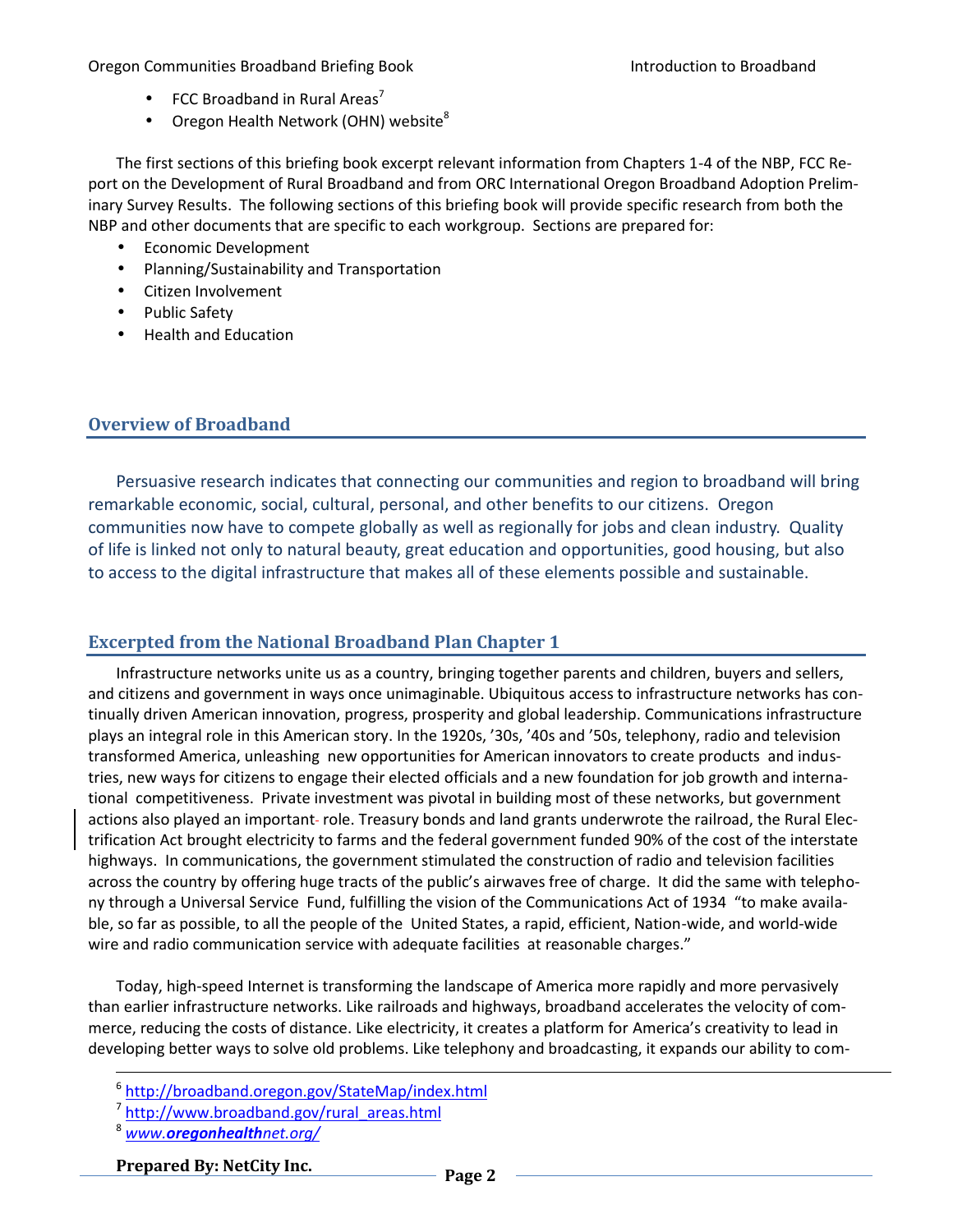municate, inform and entertain. Broadband is the great infrastructure challenge of the early 21st century. But as with electricity and telephony, ubiquitous connections are means, not ends. It is what those connections enable that matters. Yet there are still critical problems that slow the progress of availability, adoption and utilization of broadband. Recognizing this, one year ago Congress echoed the Communications Act of 1934 and directed the FCC to develop a National Broadband Plan ensuring that every American has "access to broadband capability." Specifically, the statute dictates: "The national broadband plan required by this section shall seek to ensure that all people of the United States have access to broadband capability and shall establish benchmarks for meeting that goal. The plan shall also include:

- an analysis of the most effective and efficient mechanisms for ensuring broadband access by all people of the United States,
- a detailed strategy for achieving affordability of such service and maximum utilization of broadband infrastructure and service by the public,
- an evaluation of the status of deployment of broadband service, including progress of projects supported by the grants made pursuant to this section, and
- a plan for use of broadband infrastructure and services in advancing consumer welfare, civic participation, public safety and homeland security, community development, health care delivery, energy independence and efficiency, education, worker training, private sector investment, entrepreneurial activity, job creation and economic growth, and other national purposes."

Nearly 100 million Americans do not have broadband today. Fourteen million Americans do not have access to broadband infrastructure that can support today's and tomorrow's applications. More than 10 million school-age children do not have home access to this primary research tool used by most students for homework. Jobs increasingly require Internet skills; the share of Americans using high-speed Internet at work grew by 50% between 2003 and 2007, and the number of jobs in information and communications technology is growing 50% faster than in other sectors. Yet millions of Americans lack the skills necessary to use the Internet. What's more, there are significant gaps in the utilization of broadband for other national priorities.

In nearly every metric used to measure the adoption of health information technology (IT), the United States ranks in the bottom half among comparable countries, yet electronic health records could alone save more than \$500 billion over 15 years. Much of the electric grid is not connected to broadband, even though a Smart Grid could prevent 360 million metric tons of carbon emissions per year by 2030, equivalent to taking 65 million of today's cars off the road. Online courses can dramatically reduce the time required to learn a subject while greatly increasing course completion rates, yet only 16% of public community colleges—which have seen a surge in enrollment—have high-speed connections comparable to our research universities. Nearly a decade after 9/11, our first responders still require access to better communications.

Unless we reform our approach to these gaps, we will fail to seize the opportunity to improve our nation,

and we will fall behind those countries that do. In fact, other countries already have adopted plans to address these gaps. The ways that other countries have confronted this challenge help inform how we might approach the problem. But each country's experiences and challenges have critical differences. Our solutions must reflect the unique economic, institutional and demographic conditions of our country.

The United States is distinct in many ways. For example, many countries have a single, dominant nationwide fixed telecommunications provider; the United States has numerous providers. Cable

What local outdated policies could be revised to encourage the use of broadband related technologies?

companies play a more prominent role in our broadband system than in other countries. The U.S. is less densely populated than other countries. Unlike most other countries, we regulate at both the state and federal lev-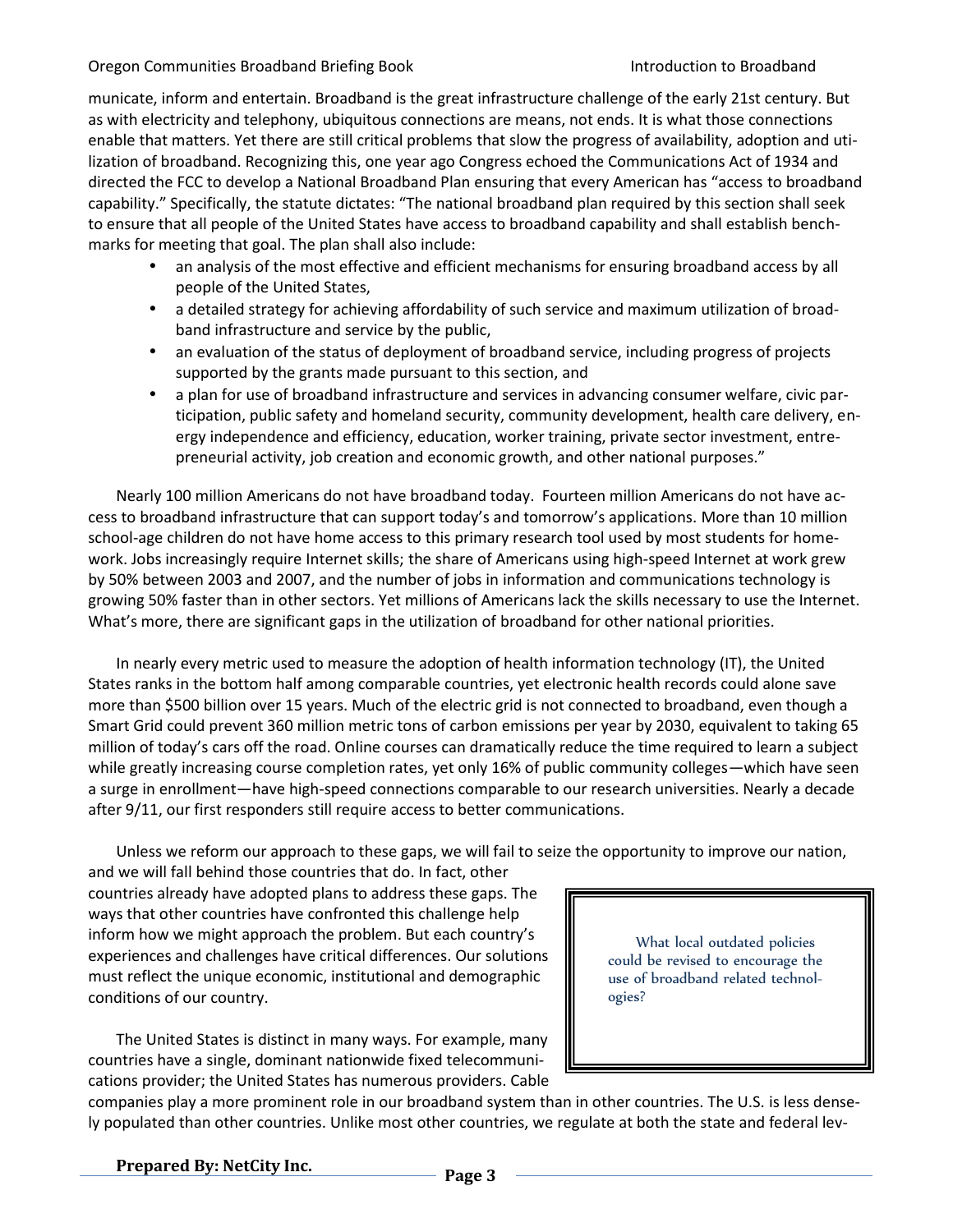els. Our plan should learn from international experiences, but must also take into account the distinguishing realities of broadband in the United States. Our plan must be candid about where current government policies hinder innovation and investment in broadband. Government influences critical inputs needed to build broadband networks— such as spectrum, universal service funds and rights-of-way—yet all are structured to serve the priorities of the past, not the opportunities of the future. In addition, current government policies maintain incentives for our schools, hospitals and other public interest institutions to use outdated technologies and practices, disadvantaging our people and hindering our economy. Just as this plan should build on the distinctive attributes of the American market, it should also correct the problematic policies found here.

Above all, an American plan should build on American strengths. The first of these strengths is innovation. The United States maintains the greatest tradition of innovation and entrepreneurship in the world—one that combines creativity with engineering to produce world-leading applications, devices and content, as well as the

businesses that bring them to market. Our national plan must build on this strength to ensure that the next great companies, technologies and applications are developed in the United States. U.S. leadership in these spheres will advance our most important public purposes. A healthy environment for innovation will enable advances in health care, energy, education, job training, public safety and all of our national priorities. Creativity is a national virtue that has catalyzed American leadership in many sectors. America's plan should unlock that creativity to transform the public sector, too. We have just begun to benefit

How can your community help create such "world-leading" applications?

from the ways broadband unleashes innovations to improve American lives. a job seeker in South Bend telecommuting for a company in the Deep South; a medical specialist in Chapel Hill providing medical consultations to a patient in the Hill Country; grandparents in Cleveland video-chatting with their grandchildren in Colorado Springs; firefighters downloading blueprints of a burning building. The applications that broadband enables provide innovative, efficient solutions to challenges Americans confront every day.

Many international broadband plans emphasize speeds and networks, focusing only on technical capacity as a measure of a successful broadband system. Our plan must go beyond that. While striving for ubiquitous and fast networks, we must also strive to use those networks more efficiently and effectively than any other country. We should lead the world where it counts—in the use of the Internet and **in the development of new applications that provide the tools that each person needs to make the most of his or her own life. The United States is well positioned to lead in creating those applications.** We have leading health research centers; we should also lead the world in effective health care applications. We have leading educational institutions; we should also lead the world in effective educational applications. We should seize this opportunity to lead the world in applications that serve public purposes. The second great American strength is inclusion. As a country, we believe that to march ahead we don't need to leave anyone behind. We believe that all deserve the opportunity to improve their lives. We believe that where you start shouldn't dictate where you finish, that demography isn't destiny, that privilege isn't a necessary prologue to success. This ideal doesn't just compel us to rebuke discrimination; it compels us to be proactive. It inspires us to live up to an obligation we have to each other—to ensure that everyone has an opportunity to succeed. This desire for equal opportunity has long guided our efforts to make access to technologies universal, from electricity to telephony, from television to radio. Today, as technology continues to change the way the world interacts, to be on the outside is to live in a separate, analog world, disconnected from the vast opportunities broadband enables. While broadband adoption has grown steadily, it is still far from universal. It lags considerably among certain demographic groups, including the poor, the elderly, and some racial and ethnic minorities, those who live in rural areas and those with disabilities. Many of these Americans already struggle to succeed. Unemployment rates are high, services like job training are difficult to obtain and schools are substandard. Broadband can help bridge these gaps. Today, millions of students are unprepared for college because they lack access to the best books, the best teach-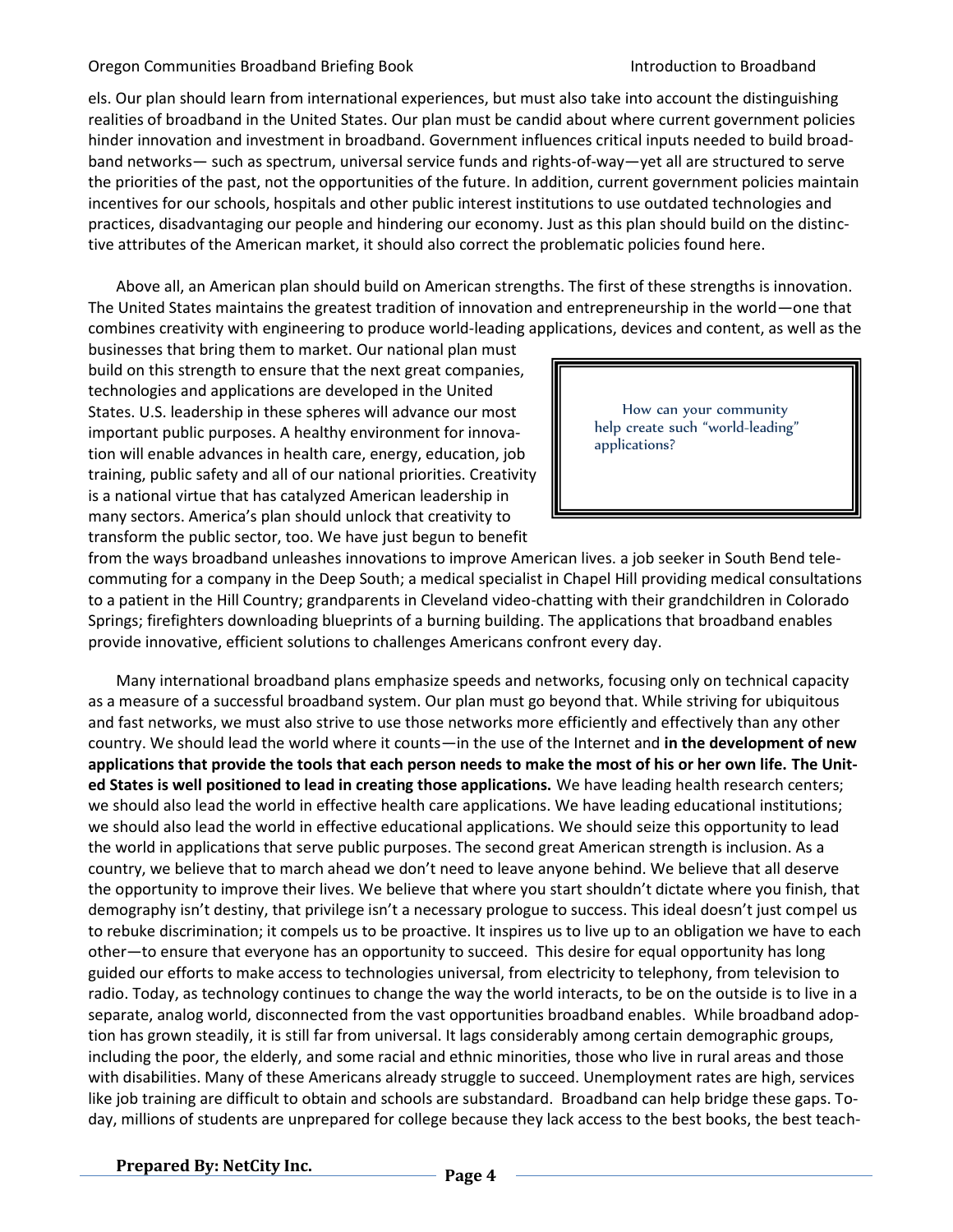ers and the best courses. Broadband-enabled online learning has the power to provide high-quality educational opportunities to these students—opportunities to which their peers at the best public and private schools have long had access. Similarly, with broadband, people with disabilities can live more independently, wherever they choose. They can telecommute and run businesses from their homes or receive rehabilitation therapy in remote and rural areas. Of course, access to broadband is not enough. People still need to work hard to benefit from these opportunities. But universal broadband, and the skills to use it, can lower barriers of means and

distance to help achieve more equal opportunity. Absent action, the individual and societal costs of digital exclusion will grow. With so many Americans lacking broadband access or the skills to make it matter, the Internet has the potential to exacerbate inequality. If learning online accelerates your education, if working online earns you extra money, if searching for jobs online connects you to more opportunities, then for those offline, the gap only widens. If political dialogue moves to online forums, if the Internet becomes the comprehensive

What can your community do to insure its digital platforms im prove citizen involvement?

source of real-time news and information, if the easiest way to contact your political representatives is through e-mail or a website, then those offline become increasingly disenfranchised.

Until recently, not having broadband was an inconvenience. **Now, broadband is essential to opportunity and citizenship.** While we must build on our strengths in innovation and inclusion, we need to recognize that government cannot predict the future. Many uncertainties will shape the evolution of broadband, including the behavior of private companies and consumers, the economic environment and technological advances. As a result, the role of government is and should remain limited. We must strike the right balance between the public and private sectors. Done right, government policy can drive, and has driven, progress. In the 1960s and '70s, government research funding supported the development of the technology on which the Internet is based. In the 1990s, the Federal Communications Commission acted to ensure that telephone providers would not stall use of the Internet. An act of Congress stimulated competition that caused cable companies to upgrade their networks and, for the first time, offer broadband to many Americans. Auctions for public spectrum promoted competitive wireless markets, prompting continual upgrades that first delivered mobile phones and, now, mobile broadband.

Instead of choosing a specific path for broadband in America, this plan describes actions government should take to encourage more private innovation and investment. The policies and actions recommended in this plan fall into three categories: *fostering innovation and competition in networks, devices and applications; redirecting assets that government controls or influences in order to spur investment and inclusion; and optimizing the use of broadband to help achieve national priorities.* A thoughtful approach to the development of electricity, telephony, radio and television transformed the United States and, in turn, helped us transform the world. Broadband will be just as transformative. The

Can communities focus on the same three categories to foster innovation and competition, re direct assets that the local controls and optimize the use of broadband to help achieve local priorities?

consequences of our digital transformation may not be uniformly positive. But the choice is not whether the transformation will continue. It will. The choice is whether we, as a nation, will understand this transformation in a way that allows us to make wise decisions about how broadband can serve the public interest, just as certain decisions decades ago helped communications and media platforms serve public interest goals. This plan is the first attempt to provide that understanding—to clarify the choices and to point to paths by which all Americans can benefit.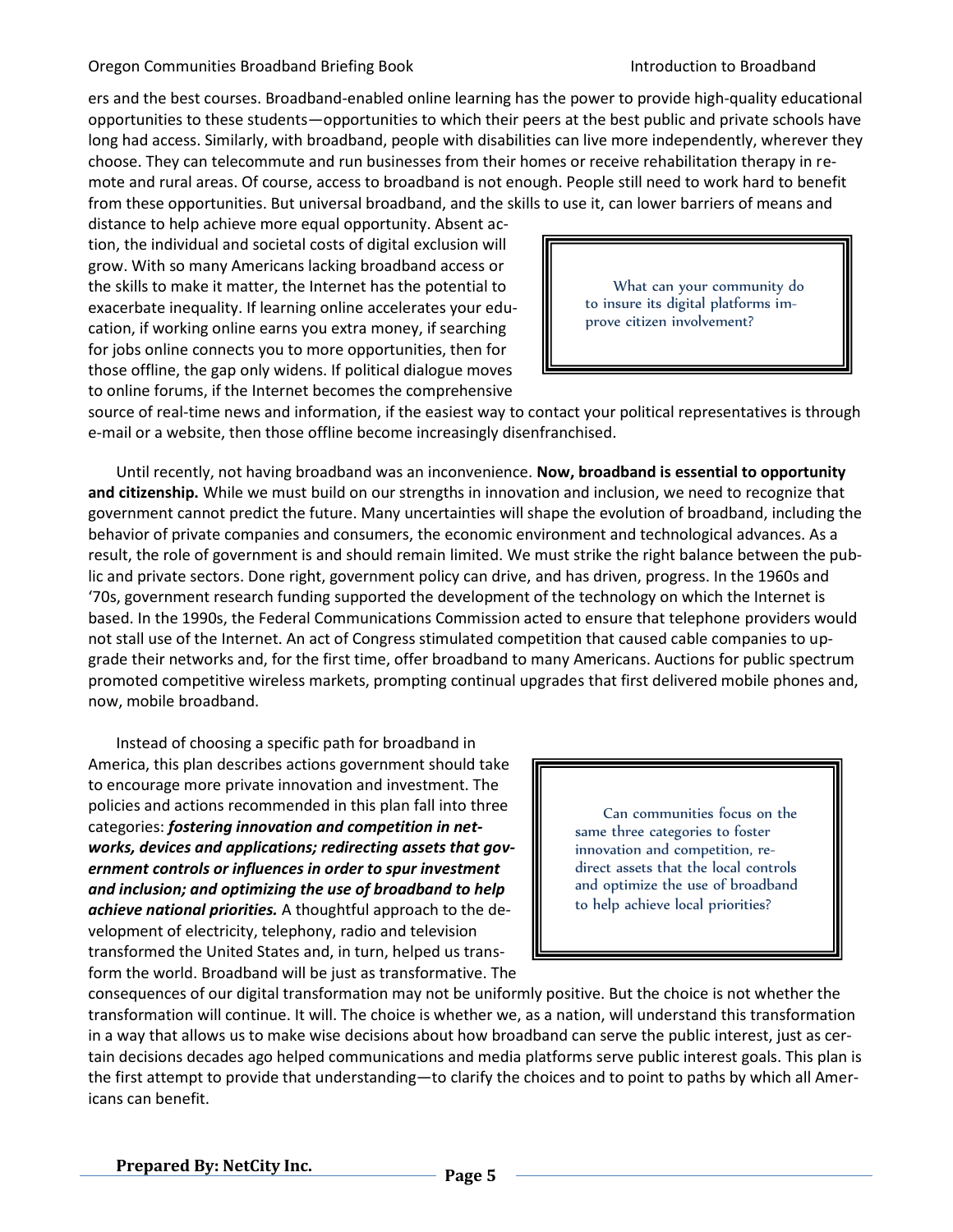Identify potential wireless Broadband applications.

The importance of broadband continues to grow around the world. High-performing companies, countries and citizens are using broadband in new, more effective ways. We should be the leading exporter of broadband technology—high-value goods and services that drive enduring economic growth and job creation. And we should be the leading user of broadband-enabled technologies that help businesses increase their productivity, help government improve its openness and efficiency, and give con-

sumers new ways to communicate, work and entertain themselves.

The plan recommends that the country set the following six goals for 2020 to serve as a compass over the next decade.

**Goal No. 1:** at least 100 million U.S. homes should have affordable access to actual download speeds of at least 100megabits per second and actual upload speeds of at least 50 megabits per second. This will create the world's most attractive market for broadband applications, devices and infrastructure. The plan has recommendations to foster competition, drive demand for increased network performance and lower the cost of deploying infrastructure. **These recommendations include providing consumers with information about the actual performance of broadband services, reviewing wholesale access policies and conducting more thorough data collection to monitor and benchmark competitive behavior. Reforming access to rights-of-way can lower the cost of upgrades and entry for all firms. Increased spectrum availability and use for backhaul can enable more capable wireless networks that will drive wired providers to improve network performance and ensure service is affordable. Government can also help create demand for more broadband by enabling new applications across our most important national priorities, including health care, education and energy, and by ensuring consumers have full control of their personal data.**

## *As a milestone, by 2015, 100 million U.S. homes should have affordable access to actual download speeds of 50 Mbps and actual upload speeds of 20 Mbps.*

Identify your community's broadband resources.

**Goal No. 2:** the United States should lead the world in mobile innovation, with the fastest and most extensive wireless networks of any nation. Mobile broadband is growing at unprecedented rates. From smartphones to app stores to e-book readers to remote patient monitoring to tracking goods in transit and more, mobile services and technologies are driving innovation and playing an increasingly important role in our lives and our economy. Mobile broadband is the next great challenge and opportunity for the United States. It is a nascent market in which the United States should lead.

Spectrum policy is the most important lever government has to help ensure wireless and mobile broadband thrive. Efficient allocation of spectrum consistent with the public interest will maximize its value to society. It will lower network deployment costs, making it easier for new companies to compete and enabling lower prices, more investment and better performance. Today, the FCC has only 50 megahertz of spectrum in the pipeline that it can assign for broadband use, just a fraction of the amount that will be necessary to match growing demand. As a result, companies representing 5% of the U.S. economy asked the FCC to make more spectrum available for mobile broadband, saying that "without more spectrum, America's global leadership in innovation and technology is threatened." To achieve this goal of leading the world in mobile broadband, the plan recommends making 500 megahertz of spectrum newly available for broadband by 2020, with a bench mark of making 300 megahertz available by 2015. In addition, we should ensure greater transparency in spectrum allocation and utilization, reserve spectrum for unlicensed use and make more spectrum available for opportunistic and secondary uses.

**Prepared By: NetCity Inc. Page <sup>6</sup>**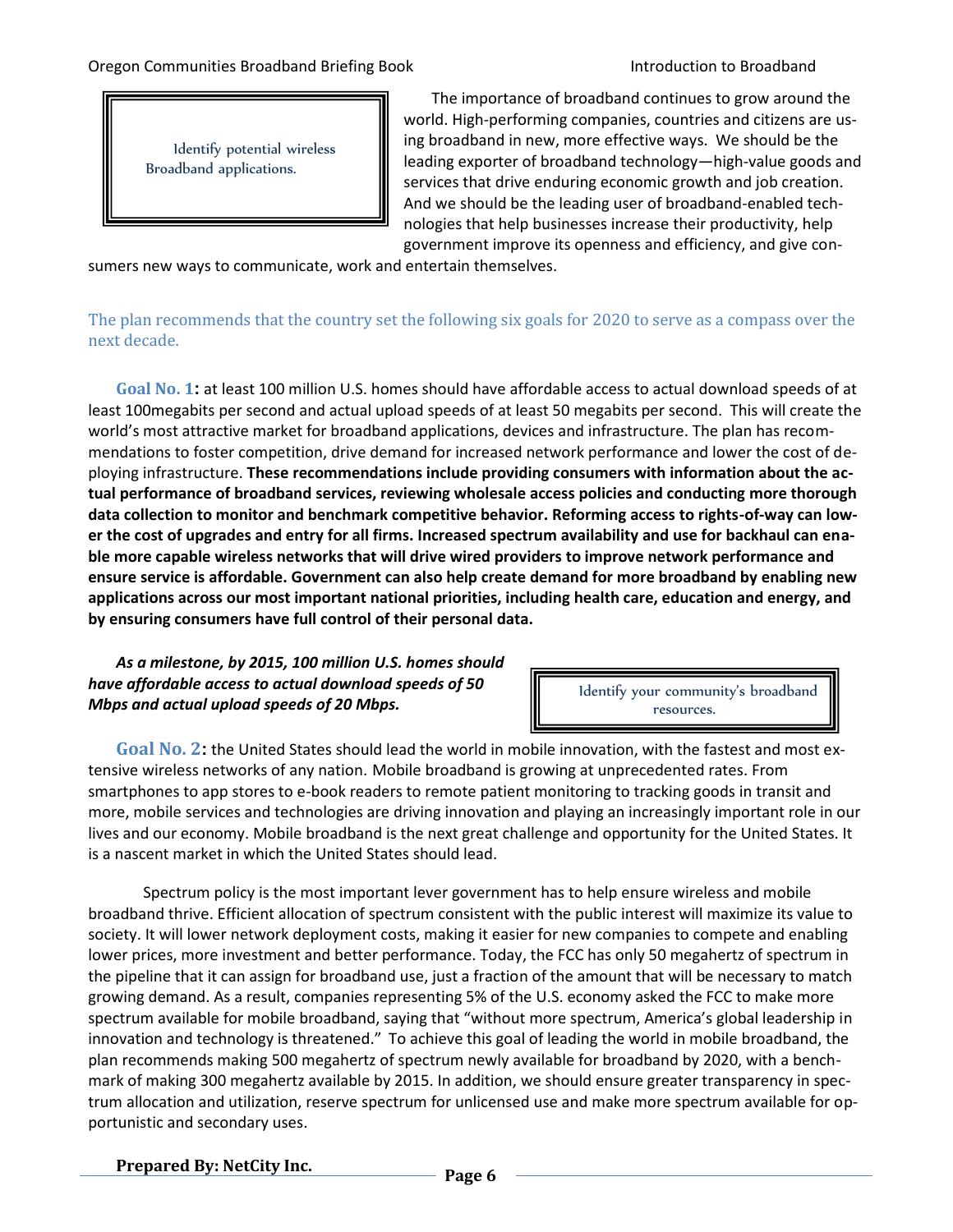**Goal No. 3:** Every American should have affordable access to robust broadband service, and the means and skills to subscribe if they so choose. Not having access to broadband applications limits an individual's ability to participate in 21st century American life. Health care, education and other important aspects of American life are moving online. What's more, government services and democratic participation are shifting to digital

Are there pockets in your community where broadband is not being adopted?

platforms. This plan recommends government use the Internet to increase its own transparency and make more of its data available online. Getting everyone online will improve civic engagement—a topic this plan also addresses by recommending a more robust digital public ecosystem. Three requirements must be satisfied to ensure every American can take advantage of broadband. First, every American home must have access to

network services. Second, every household should be able to afford that service. Third, every American should have the opportunity to develop digital skills. The plan recommends reforming existing support mechanisms to foster deployment of broadband in high-cost areas: specifically, the Universal Service Fund and inter-carrier compensation. To promote affordability, this plan also proposes extending the Lifeline and Link-Up programs to support broadband. To promote digital skills, we need to ensure every American has access to relevant, age appropriate digital literacy education, for free, in whatever language they speak, and we need to create a Digital Literacy Corps. Achieving this goal will likely lead to an adoption rate higher than 90% by 2020 and reduced differences in broadband adoption among demographic groups. To the end, government can make broadband more accessible to people with disabilities. And it can ensure small businesses— many of which are owned by women and minorities—have the opportunity to purchase broadband service at reasonable rates.

**Goal No. 4:** every American community should have affordable access to at least 1 gigabit per second broadband service to anchor institutions such as schools, hospitals and government buildings. Schools, libraries and health care facilities must all have the connectivity they need to achieve their purposes. This connectivity can unleash innovation that improves the way we learn, stay healthy and interact with government. If this plan succeeds, every American community will have affordable access to far better broadband performance than they enjoy today. To do so, the plan makes recommendations about reforming the E-rate and the Rural Health Care support programs. Second, non-profit and public institutions should be able to find efficient alternatives for greater connectivity through aggregated efforts. What's more, unleashing the power of new broadband applications to solve previously intractable problems will drive new connectivity demands. The plan makes numerous recommendations, including reforming incentive structures, licensing and data interoperability, to ensure public priorities take advantage of the benefits that broadband networks, applications and devices offer. If they are implemented, demand for connectivity in hospitals, schools, libraries and government buildings will soar. In some communities, gigabit connectivity may not be limited to anchor institutions. Certain applications could also require ultra-high-speed connectivity at home. And once community anchors are connected to gigabit speeds, it would presumably become less expensive and more practical to get the same speeds to homes.

**Goal No. 5:** to ensure the safety of the American people, every first responder should have access to a nationwide, wireless, interoperable broadband public safety network. In June 2004, the 9/11 Commission released its final report about events of September 11, 2001. The report found that "the inability to communicate was a critical element" at each of the "crash sites, where multiple agencies and multiple jurisdictions responded." They concluded: "current networks do

What actions should local govern ments take regarding broadband public safety networks?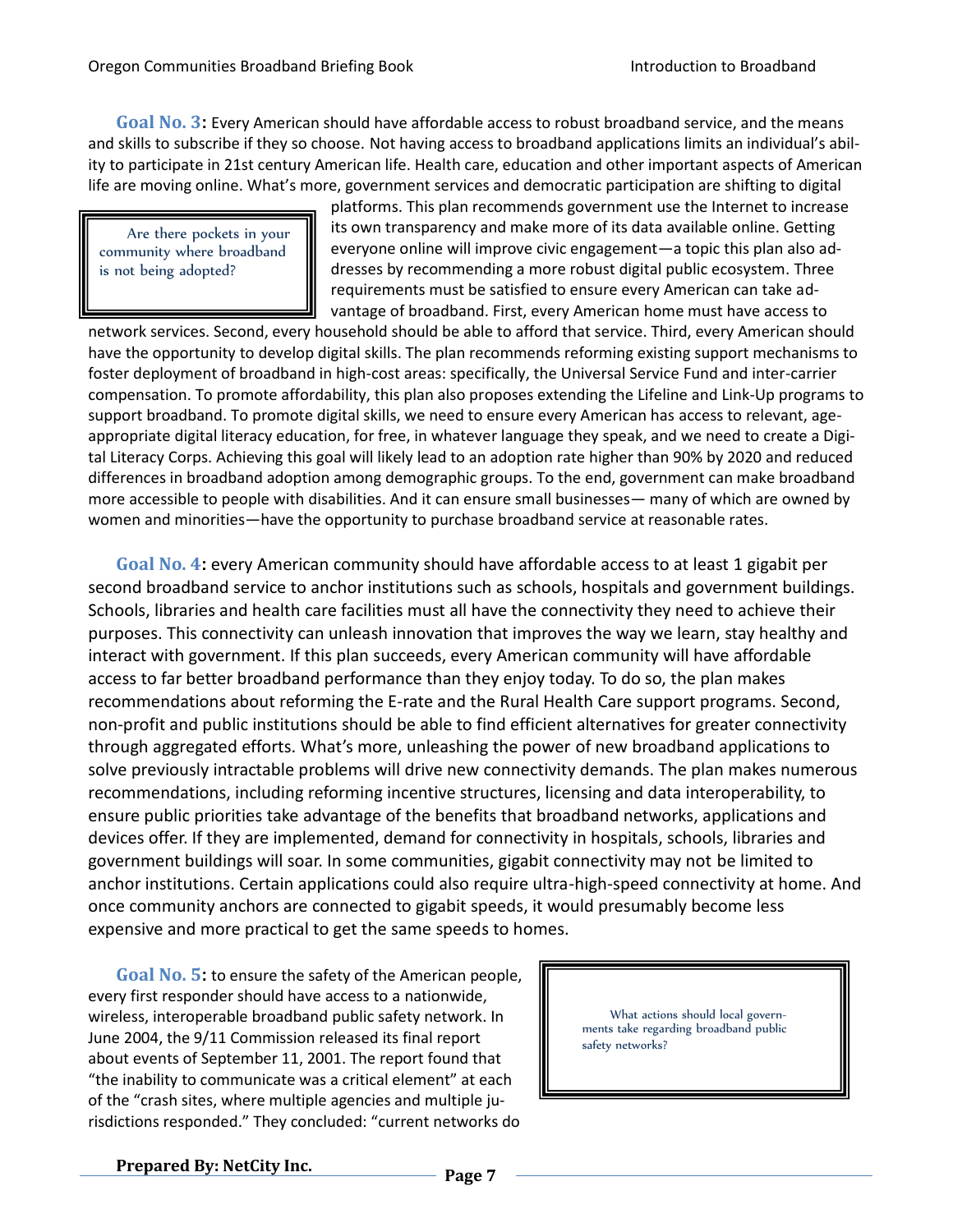not take advantage of broadband capability, limiting their capacity to transmit data and hindering potential innovations in public safety that could save lives". The country should create a nationwide, wireless, interoperable broadband public safety network by 2020. The network should be robust enough to maintain performance in the aftermath of a disaster, and should allow every first responder, regardless of jurisdiction or agency, to communicate with each other and share real-time data over high-speed connections.

**Goal No. 6:** to ensure that America leads in the clean energy economy, every American should be able to use broadband to track and manage their real-time energy consumption. America can no longer rely on fossil fuels and imported oil. To improve national security, reduce pollution and increase national competitiveness, the United States must lead, not follow, in the clean energy economy. Encouraging renewable power, grid

What opportunities exist for energy management Broadband applications?

storage and vehicle electrification are important steps to improve American energy independence and energy efficiency; to enable these technologies at scale, the country will need to modernize the electric grid with broadband and advanced communications. Studies have repeatedly demonstrated that when people get feedback on their electricity usage, they make simple behavioral changes that save energy.Real-time data can also inform automated thermostats and appliances, allowing consumers to save energy and money while helping the country reduce the need for expensive new power plants. With strong cyber-security and privacy protections, consumers and their

authorized third parties should be able to get access to real-time usage information from smart meters and historical billing information over the Internet.

# **Excerpted from the ORC International Oregon Broadband Adoption Preliminary Survey Results**

The purpose of the survey is to provide a reliable estimate of the current use of and demand for broadband Internet access. The results will inform the State of Oregon and the National Telecommunications and Information Administration of the affordability, availability, and adoption of broadband technology in all areas of the state. The survey will also provide information to the Oregon Broadband Advisory Council necessary to analyze and report on Oregon's use of broadband technology in the health industry and for energy management, education, and government. Below are some of the preliminary findings.

**Finding :** The majority (88%) of adult Oregonians use the Internet

- $\bullet$  Significantly higher than the national average -78%\*
- 85% have access to the Internet at home (National average-74%)
- 82% have broadband access at home (National average-65%)

**Finding :** Use of the Internet overall is lowest in:

- Region 5: North Central Oregon
- Region 8: Eastern Oregon
- Region 7: South Central Oregon

**Finding**: Access to broadband at home is lowest in:

- Region 8: Eastern Oregon
- Region 5: North Central Oregon

**Prepared By: NetCity Inc. Page <sup>8</sup>**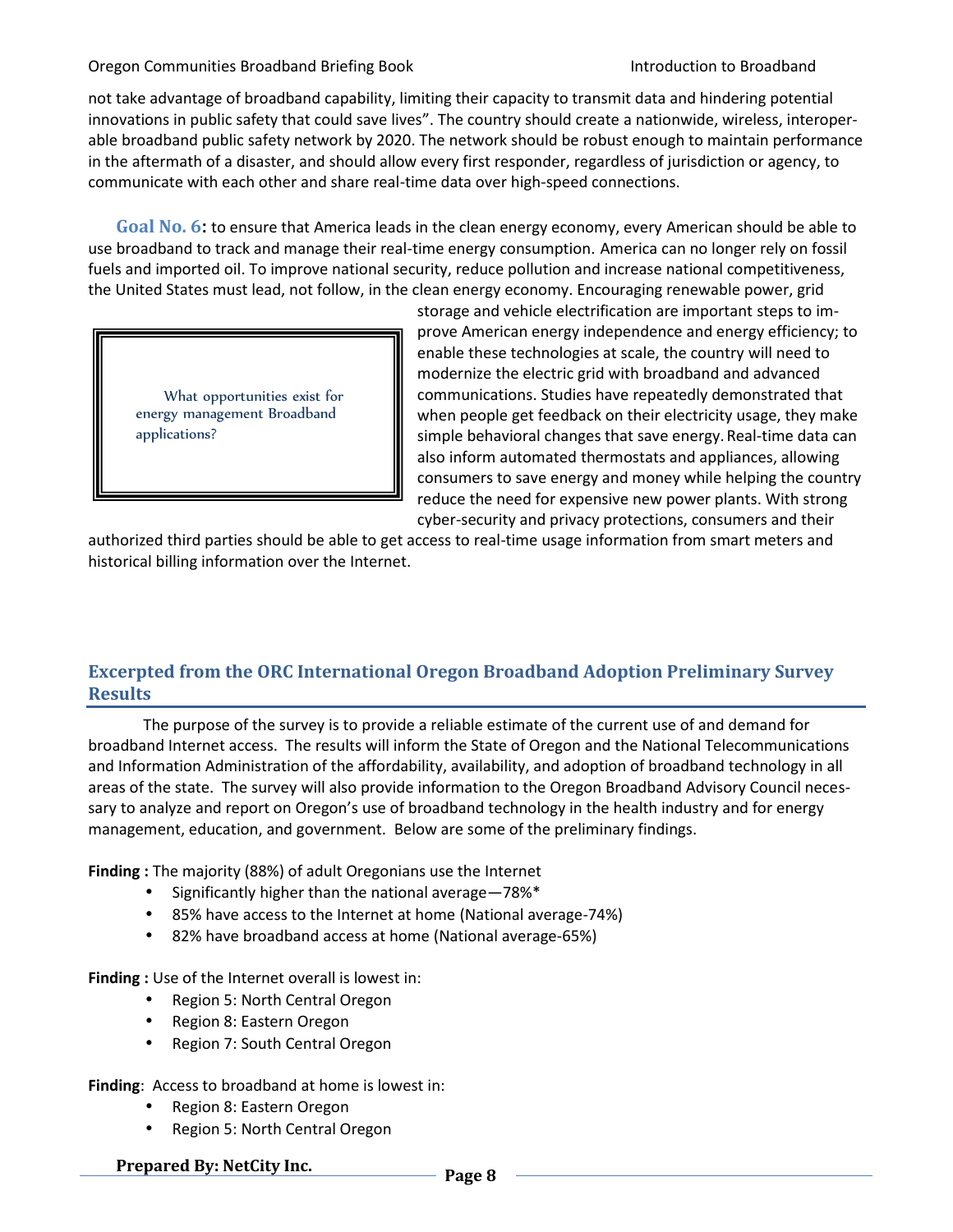• Region 7: South Central Oregon

**Finding :** Age clearly differentiates Internet users from non-users.

41% of those who do not use the Internet are 65 and older

**Finding:** Seven out of ten non-adopters have never used the Internet—or 8 percent of all Oregonians 64% of past users had Internet access at home.

Reasons for dropping service:

- $\bullet$  Cost $-35%$
- No need-18%
- No computer-15%
- Not available in area-6%\*
- $\bullet$  Speed-4%\*

**Finding:** There is relatively low interest in having broadband access at home. Interest is highest among Oregonians:

- Between the ages of 18 and 34
- With income levels between \$40,000 and \$50,000 and below \$20,000
- With children in the household
- Who are non-white or Hispanic

### **Finding:**

- 75% of users use internet daily
- 90% of users have used internet for over 5 years

**Finding:** The majority of those with broadband service at home pay between \$20 and \$50 per month.

- Average per month is \$47.75
- Cost is perceived as high
- \$32.13 is seen as a reasonable monthly charge for broadband
- This amount is two-thirds of what they are currently paying 5%

**Finding:** Cost of service is the primary barrier for Internet users who do not currently have home access. But concerns about security, comfort with computers, and general lack of interest / perceived need are also barriers—particularly for non-users. Lack of access where they live is not a major factor—except for those who use the Internet but not at home.

**Finding:** One out of seven (15%) Internet users that do not have access at home say that availability of service is a problem**.** If service were available, half of those who currently do not have access from home would get broadband.

# **Excerpted from http://www.broadband.gov/rural\_areas.html**

BROADBAND IN RURAL AREAS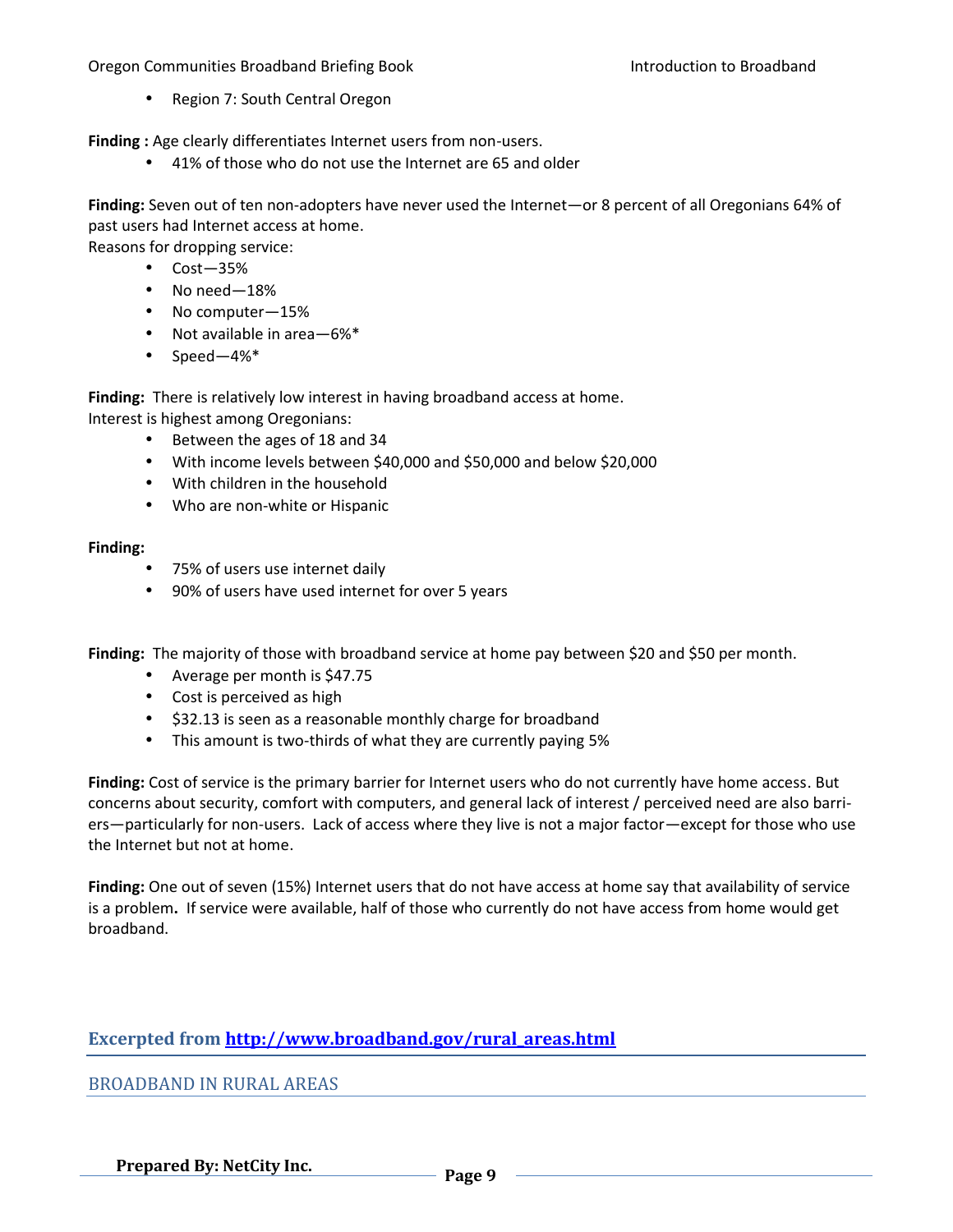Because of relatively low population density, topographical barriers, and greater geographical distances, broadband service may be more difficult to obtain in some rural areas. In attempting to address these challenges, some rural communities have found it helpful to develop a strategic plan for broadband deployment that includes creating a comprehensive business proposal to broadband providers. Such a plan, for example, could demonstrate to broadband providers that deployment is a sound business decision that would benefit both the providers and the community. This strategic planning process may include, but is not limited to, the following elements and strategies:

- Educating the community about the potential benefits of broadband service.
- Creating partnerships among community organizations and institutions that might benefit from broadband deployment.
- Systematic assessment and prioritization of the community's needs for broadband service.
- Aggregating (consolidating) demand within the community to make service profitable for broadband providers. Participants may include, but are not limited to, individual consumers, businesses, educational institutions, health care facilities, and government agencies.
- Identifying an anchor tenant with adequate demand to spur infrastructure investment in broadband.

# **Excerpted from Bringing Broadband to Rural America: Update to Report on a Rural Broadband Strategy**

# Development in Rural Broadband

The 2008 Farm Bill directed the Chairman of the Federal Communications Commission (Commission), in coordination with the Secretary of Agriculture, to submit to Congress a report describing a "comprehensive rural broadband strategy" in 2009. The 2008 Farm Bill also required the Chairman, in coordination with the Secretary of Agriculture, to "update and evaluate" the Rural Broadband Report in 2011. This Report constitutes that update and evaluation. It focuses on key actions at the Commission, the U.S. Department of Agriculture's (USDA's) Rural Utilities Service (RUS), and the Department of Commerce's National Telecommunications and Information Administration (NTIA) to meet the demand for affordable, high quality broadband services in rural communities, including historic investments made under the American Recovery and Reinvestment Act (Recovery Act). While significant progress has been made to increase rural broadband deployment and adoption since the publication of the 2009 Rural Broadband Report, and a number of private- and public-sector initiatives are underway, additional efforts and new policies—including major universal service policy reform are still required to ensure that rural America fully shares in the benefits of the emerging broadband economy.

All Americans, whether they live in rural or urban areas, should have access to robust and affordable broadband services—as well as the ability to use those services—in order to take advantage of the many opportunities the digital revolution has created. Broadband can unlock new opportunities for Americans with respect to "consumer welfare, civic participation, public safety and homeland security, community development, health care delivery, energy independence and efficiency, education, worker training, private-sector investment, entrepreneurial activity, job creation and economic growth, and other national purposes." As the Rural Broadband Report noted, broadband is critical to bringing these benefits to rural areas, which are less likely than urban areas to have broadband available. RUS, NTIA, and the Commission are working collaboratively to evaluate and support the communications needs of rural communities.

The nation has made significant progress in the two years since the Rural Broadband Report was released in deploying broadband infrastructure and in implementing and modernizing policies and programs to facilitate broadband deployment and adoption across the nation. During this time, the public and private sectors have made substantial investments to extend and upgrade broadband networks—including in some in-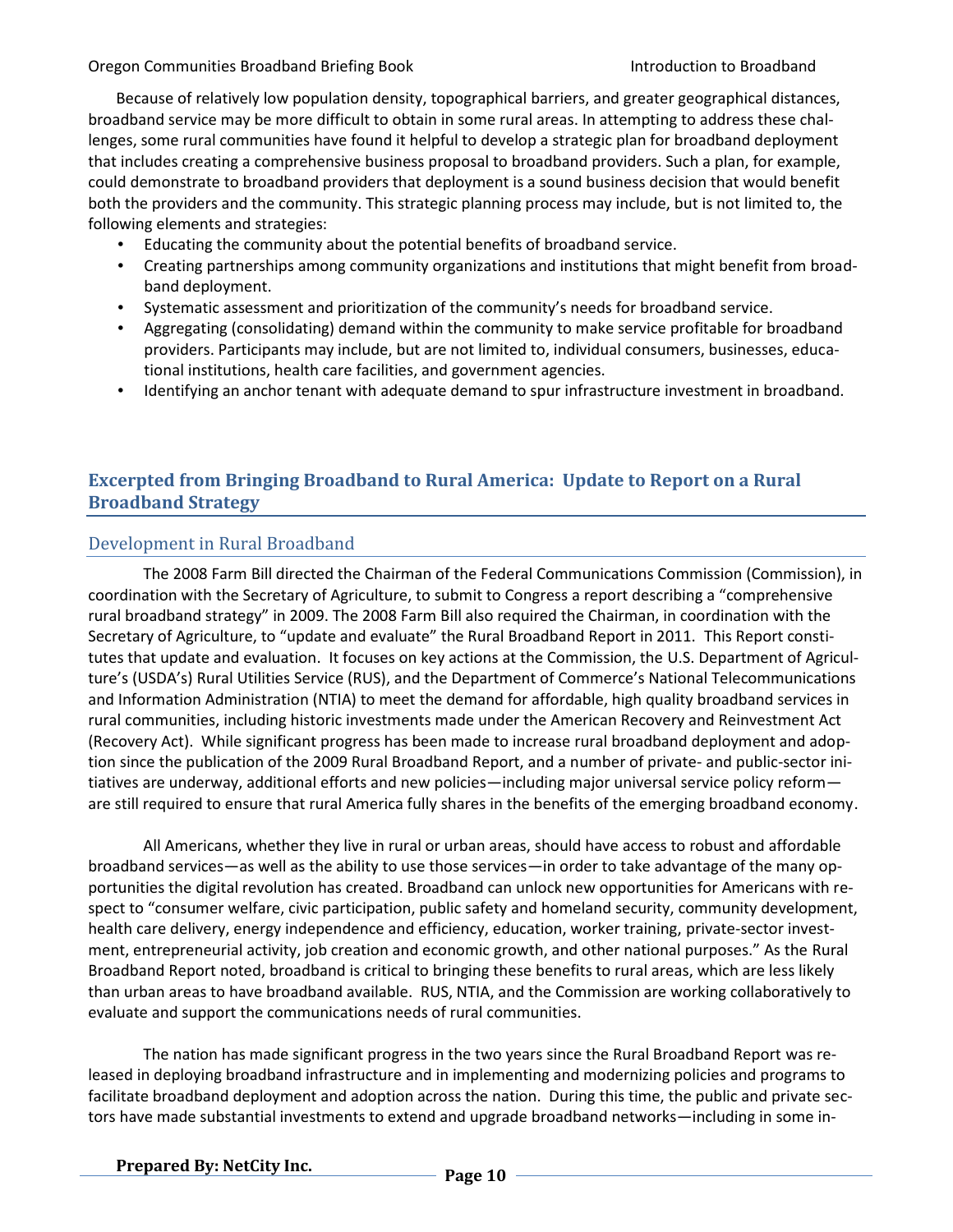stances as a result of voluntary commitments to the Commission This investment has included approximately \$8 billion in grants and loans to expand broadband deployment and adoption in unserved and underserved areas under RUS's Broadband Initiatives Program (BIP) and NTIA's Broadband Technology Opportunities Program (BTOP), as well as grants and loans provided by RUS for rural communications networks through ongoing programs. By working cooperatively with Tribal, federal, state, and local government entities and industry and consumer groups, the Commission is collecting better broadband data, reducing barriers to broadband deployment by improving access to poles and rights of way for wireline and wireless facilities, and working to reform a number of other policies and programs that will encourage rural broadband deployment. NTIA, in cooperation with the Commission and entities in every state, has unveiled the National Broadband Map—"a searchable and interactive website that allows users to view broadband availability across every neighborhood in the United States."

Many of these actions to expand broadband deployment and use are nascent; their full impact has not yet been realized and may be difficult to measure for some time. But it is clear that much more remains to be done to ensure that every American has the opportunity to participate in the broadband era. The best data available indicate that more than 20 million Americans lack access to broadband that meets the benchmark set forth in the *Seventh Broadband Progress Report*. Significantly, approximately 73 percent of these Americans reside in rural areas.

Closing the broadband gap in rural areas and building a world-leading broadband infrastructure requires smart government policies that enable broadband providers to extend and expand broadband availability. These policies must ensure fiscal responsibility and accountability, and should utilize market-driven approaches wherever appropriate. The Commission, NTIA, and the states must further improve data collection and mapping so we know more precisely where resources should be targeted. The Commission must reform and modernize the Universal Service Fund (USF) programs and inter-carrier compensation system to ensure that broadband providers have appropriate incentives to deploy and encourage adoption of broadband in rural areas. The Commission also must continue to remove barriers to rural broadband deployment to promote further private and public investment, innovation, and job creation. And the Commission must increase the deployment of wireless infrastructure in rural areas. These actions, many of which are underway, seek to increase the opportunities for rural residential and business consumers so that they can participate fully in today's global economy.

Good data drive good policymaking. The 2009 Rural Broadband Report recognized that a lack of comprehensive and reliable data on the extent of broadband deployment, speeds, and subscribership, among other information, constituted a significant obstacle to improving policies to bring affordable and robust broadband services to rural America. Since publication of that report, the collective efforts of federal, state, and private interests have resulted in some improvement in available broadband data.

# Link to Oregon Broadband Data and Mapping Website

http://broadband.oregon.gov/StateMap/index.html Inter active map displaying broadband access in Oregon.

# Links to IBM's Smarter Cities: Building Smarter Cities

http://www.youtube.com/watch?v=2PtiWdS6UZA&feature=channel\_video\_title

Just like businesses, cities compete in a global marketplace. By leveraging technology, they can use information to engage their communities, deliver better services, and lure prospective citizens.